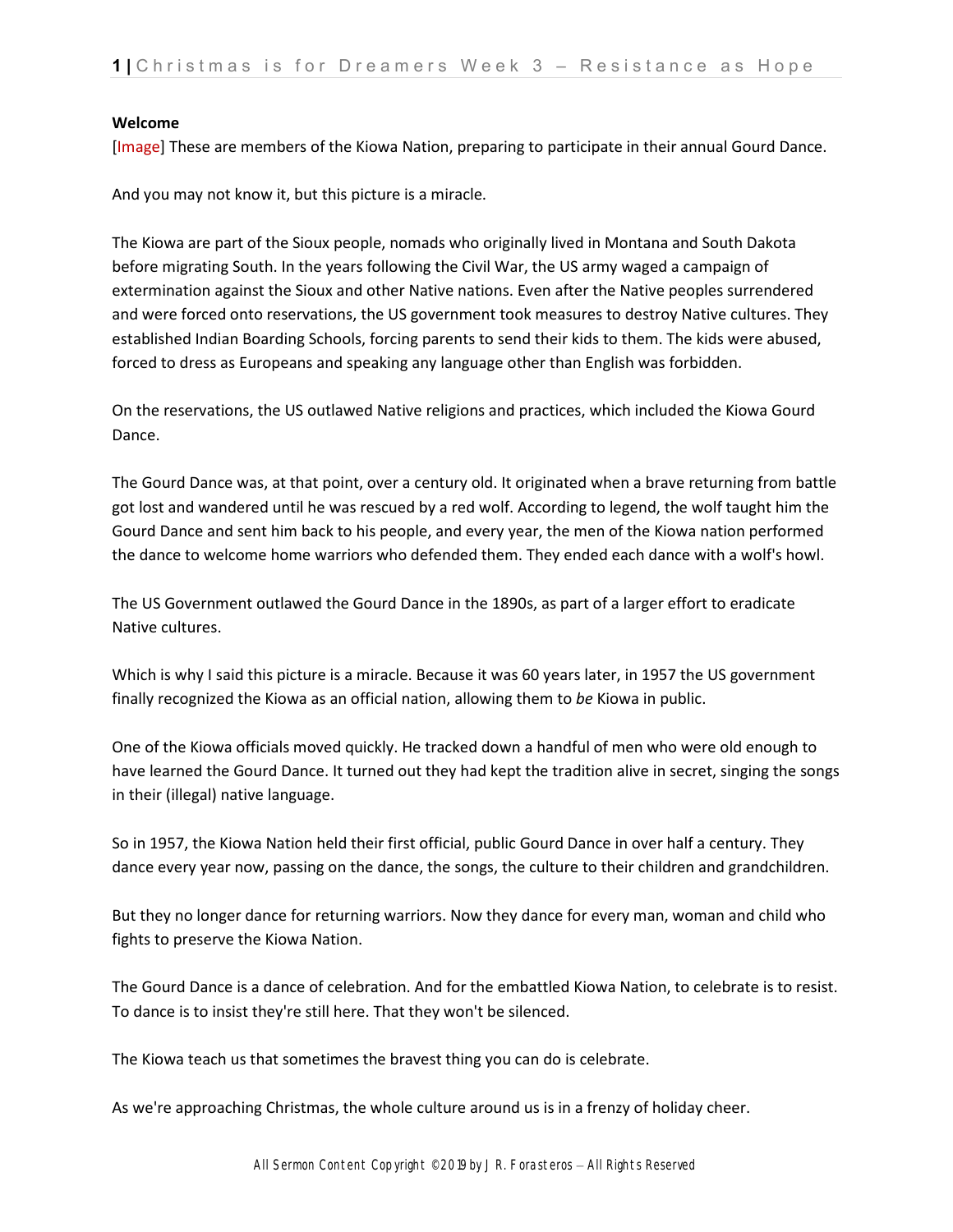And since we're ten days from Christmas, this can be the time the weight of holiday expectations starts to become crushing. A lot of us feel embattled right now, for all kinds of different reasons.

So today, we're going to take a lesson from our Kiowa neighbors: what does it look like to celebrate as a form of resistance?

We're going to sing one song to get us warmed up, and I want you to take whatever you came in with today - whatever anxieties or stress, whatever hurts and pain and hold them. Keep them close.

We're going to sing this first song together and not *ignore* that pain, those stresses and hurts, but *because* of them. We're going to celebrate the God who is with us this Advent season, this God who is bigger than all our hurts and pains, who feels them with us, holds them with us and holds us, too.

## **Message**

This is the third week of Advent. Christians all over the world are spending the four weeks of Advent preparing to celebrate the birth of Jesus. Advent is a season of hopeful imagination. We look forward to the return of Jesus by putting ourselves in the place of God's people as they waited for the birth of the Messiah.

This year, our Advent series is called Christmas is for Dreamers. We're exploring the words of the prophet Isaiah, one of the first of God's prophets to look for a savior to rescue us.

We began by asking God to shape our desires, to help us want the right things. Last week, we reflected on the nature of hope. Hope is the stubborn insistence that the way things are isn't the way things are always going to be.

Today, we're pressing into the *response* to hope, the "Okay, so what next?" question. Today is all about *joy*.

On a day we explore joy, it's worth remembering that the Christmas season is not joyful for everyone. For a lot of folks, this time of year brings deep pain of loss, loneliness or alienation.

Even for those of us looking forward to Christmas, this is the season of endless holiday parties, too much shopping and decorating and wrapping and travel, travel, travel.

Which is a big part of why this third Sunday of Advent is the Sunday we celebrate Joy. It's easy, in the midst of hardship, to forget joy. And, weirdly, it's easy in the midst of celebrating to forget joy. It's easy to think of Joy as an easy word, a simple, weak word that basically just means "be happy". But Joy is far more than that, as we'll see in the Scripture today.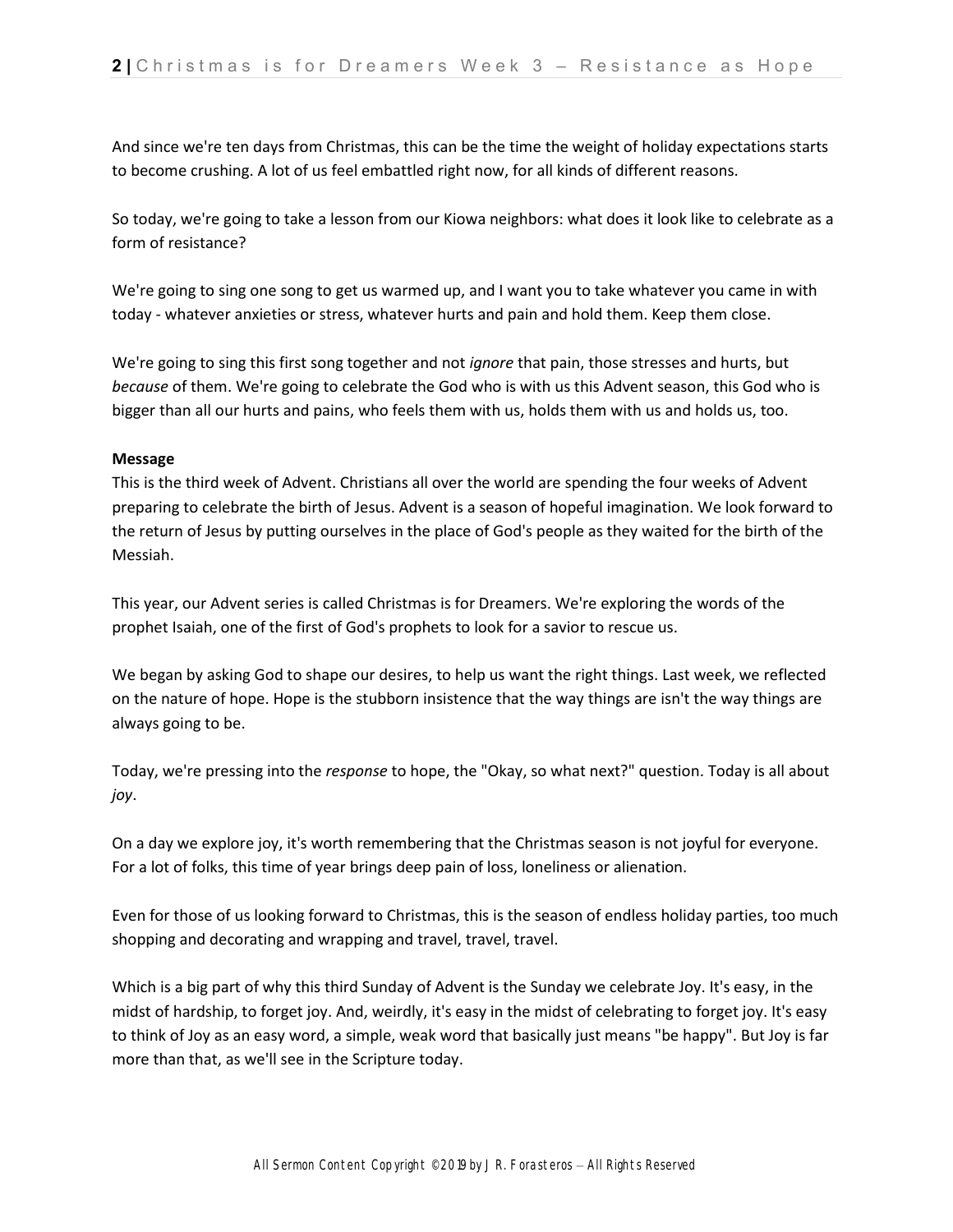[Scripture Slide] Turn with me to Isaiah 35. For the last couple of weeks, we've heard prophecies from the Prophet Isaiah who challenged the nation of Judah to remain faithful under the shadow of the Assyrian Empire. Today, we're fast-forwarding a couple of centuries. Assyria is long gone, having been conquered by the Babylonians. And unlike the Assyrians, the Babylonians weren't content to let Judah live as a vassal kingdom. Instead, they conquered Judah, destroyed Jerusalem and God's Temple, and forcibly deported the core of the ruling and cultural leaders.

It was a cultural apocalypse for God's people. And as you can imagine, it was pretty difficult to imagine any sort of JOY. Their whole world had been devastated. But it was into those circumstances that a disciple of Isaiah spoke these words. Just like his prophetic forebearer, this anonymous student challenged his neighbors to imagine a better world than they can. He challenges them to hope (as we saw last week). Pay attention to two things as we read. First, note the dream the prophet offers. And second, note what the prophet asks of the people in the present, those hearing his vision.

Even the wilderness and desert will be glad in those days. The wasteland will rejoice and blossom with spring crocuses. Yes, there will be an abundance of flowers and singing and joy! The deserts will become as green as the mountains of Lebanon, as lovely as Mount Carmel or the plain of Sharon. There the LORD will display his glory, the splendor of our God.

With this news, strengthen those who have tired hands, and encourage those who have weak knees. Say to those with fearful hearts, "Be strong, and do not fear, for your God is coming to destroy your enemies. He is coming to save you."

And when he comes, he will open the eyes of the blind and unplug the ears of the deaf. The lame will leap like a deer, and those who cannot speak will sing for joy! Springs will gush forth in the wilderness, and streams will water the wasteland. The parched ground will become a pool, and springs of water will satisfy the thirsty land. Marsh grass and reeds and rushes will flourish where desert jackals once lived.

And a great road will go through that once deserted land. It will be named the Highway of Holiness. Evilminded people will never travel on it. It will be only for those who walk in God's ways; fools will never walk there. Lions will not lurk along its course, nor any other ferocious beasts. There will be no other dangers. Only the redeemed will walk on it.

Those who have been ransomed by the LORD will return. They will enter Jerusalem singing, crowned with everlasting joy. Sorrow and mourning will disappear, and they will be filled with joy and gladness. --Isaiah 35:1-10

[Babylon Map] The central image of this vision is the roadway through a desert that has turned into a paradise. While the image is beautiful on its own, it held even more resonance for God's people. To get to Babylon from Judah, you had to go through the desert. So the image here isn't just one of easy travel. It's specifically God making a way for the Exiles to return home. This is a vision of a return - and a restoration.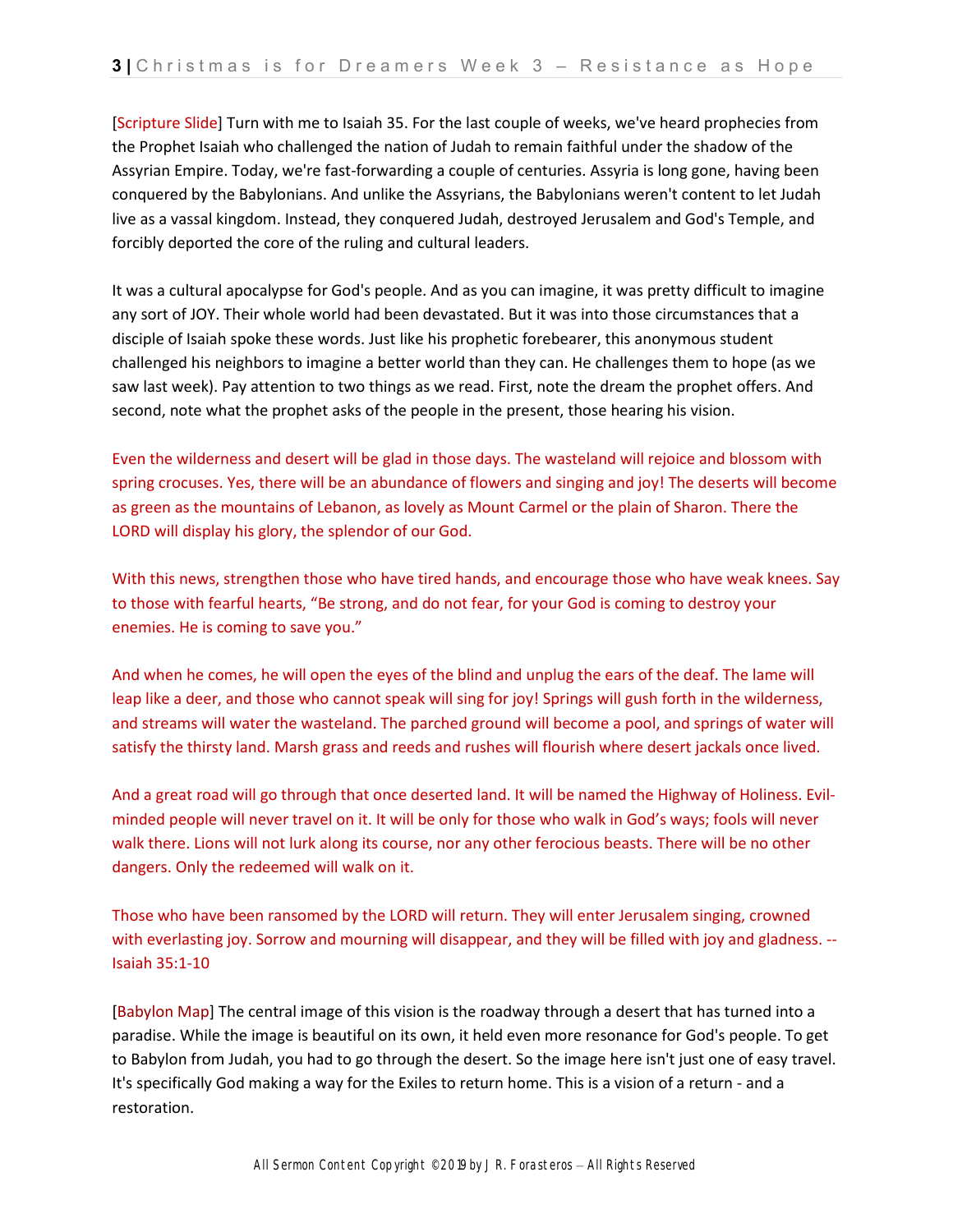Again, the image of the people who aren't whole in body being healed is powerful, but it's *even more powerful* when you remember that this vision was delivered to the losers of a devastating war. Those who weren't whole in body were specifically maimed by the war - losing limbs and being blinded (the Babylonian emperor blinded the Jewish king before taking him in chains back to Babylon).

So again, what the prophet offers here isn't abstracted feel-good platitudes, but concrete, specific promises that God is not finished with God's people. God is still on the move, working to rescue, redeem and restore.

There are two big reactions when we hear a promise like this and we're in dire straits. The first is pessimism. We want to roll our eyes and scoff. "Yeah right. Things aren't going to get better. Give me a break." Some of you had that reaction as soon as I started talking about joy. You considered your current circumstances and checked out. Of course, you don't call it Pessimism. You call it 'realism'. But the end result is the same: you're convinced things are just going to be bad, no matter what you do.

The other reaction to a prophetic announcement like this we might call Positivity. We say, "Oh great! God is on the move! I knew things would work out!" Positivity can slide easily into blind optimism, which is a shield that blocks us from the pain in the world. Positivity can too easily say, "Good, things are going to work out, no matter what I do."

Do you see how Pessimism and Positivity are mirrors of each other? Both are sure the future they imagine will happen regardless of what they do.

Instead of pessimism or positivity, anti-racist activist Andre Henry challenges us to *hope*, the very heart of Advent practice. Andre says,

"Hope is a humility about the future. You don't know what is going to happen tomorrow, and because you don't know, there is space to act. Pessimists are sure that no matter what you do, tomorrow is going to suck. Optimists also say, 'No matter what you do, everything's going to be fine.' Both excuse themselves from action.

"But hope looks at the future and says, 'Maybe. Maybe things can turn out well and we have the power to influence the outcome.'" -- Andre Henry, anti-racism activist

Hope says, "Maybe." Maybe we can move. Maybe we can act. Maybe God is inviting us to shift the future. That's the call of the prophet. Right in the middle of his vision, he spoke not of the future, but of the present suffering:

With this news, strengthen those who have tired hands, and encourage those who have weak knees. Say to those with fearful hearts, "Be strong, and do not fear, for your God is coming to destroy your enemies. He is coming to save you."